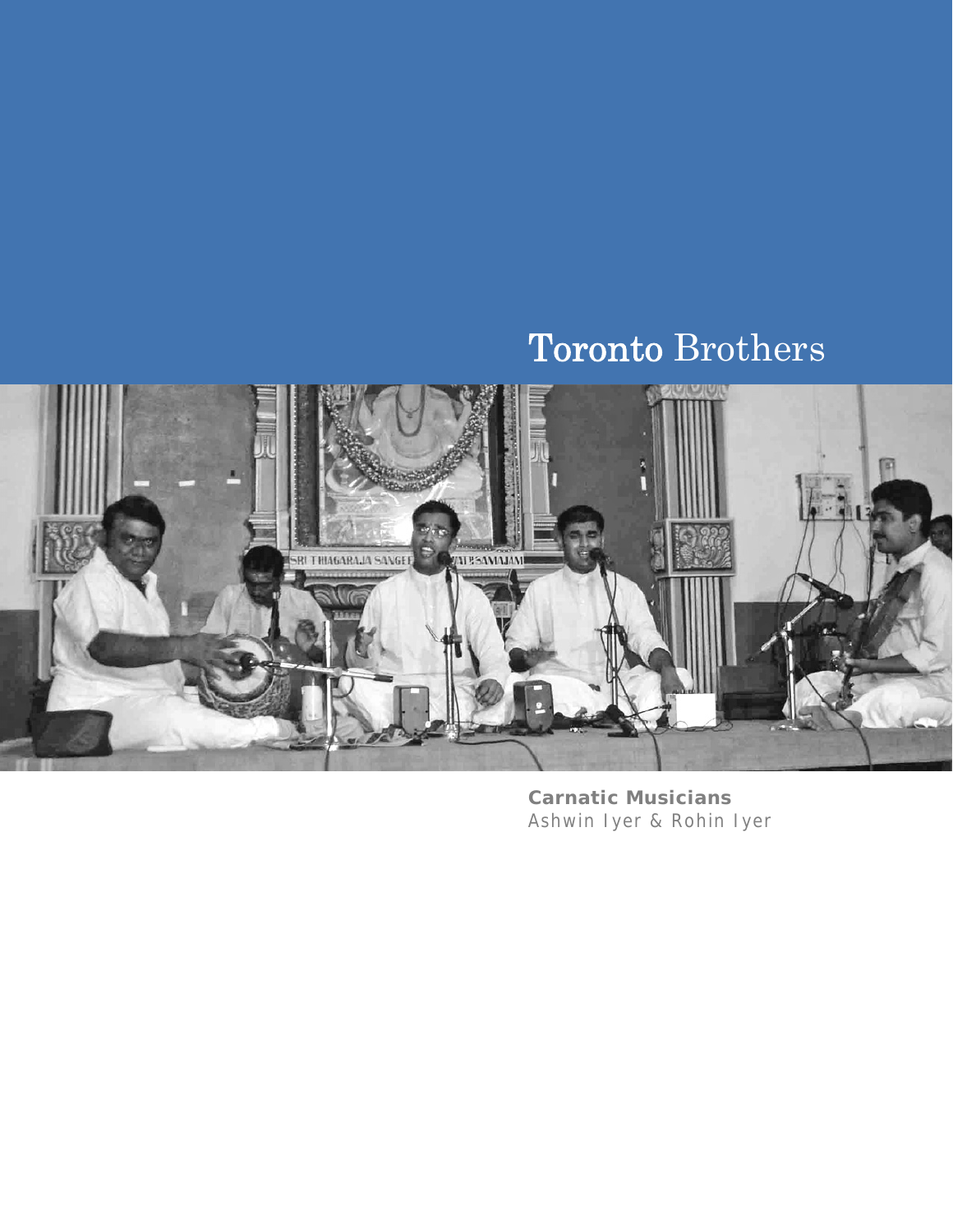# Toronto Brothers

**Carnatic Musicians**  Ashwin Iyer & Rohin Iyer

#### **SELECTED CONCERTS**

Ragamala Music Society of Calgary Bharathi Kala Manram of Canada Shruti Laya Fine Arts Academy Layamadhuraa Percussive Arts Centre Harbourfront Centre for the Performing Arts SPIC MACAY Madras Arts and Cultural Association Sampradaya Dance Academy Cleveland Thyagaraja Aradhana Columbus Carnatic Music Association Sastri Hall, Mylapore Tirupati Tirumala Devasthanams Centre The Music Academy (Teachers College)

Sri Tyagaraja Sangeetha Vidwath Samajam

**www.torontobrothers.com** 



Carnatic Musicians Ashwin Iyer and Rohin Iyer, known as the Toronto Brothers, are senior disciples of veteran musician and musicologist, Sangita Kala Acharya Kalaimamani Nadayogi Shri S. R. Janakiraman.

### **INDO-CANADIAN ROOTS**

Although raised in Toronto, their music is gaining recognition in the North American scene and also the Chennai music circuit. Ashwin and Rohin have won prizes in various music

competitions across North America (including the Cleveland Tyagaraja Aradhana Competitions) and have given concerts in Canada, the US, and Chennai.

## **CLASSICAL TRAINING**

The brothers were initiated into classical music early on by their parents and formally introduced to Carnatic music in 1989 when they began taking lessons under Toronto-



based teachers. They have also had advanced training under Shri T. R. Subrahmanyam and Shri T. K. Govinda Rao.